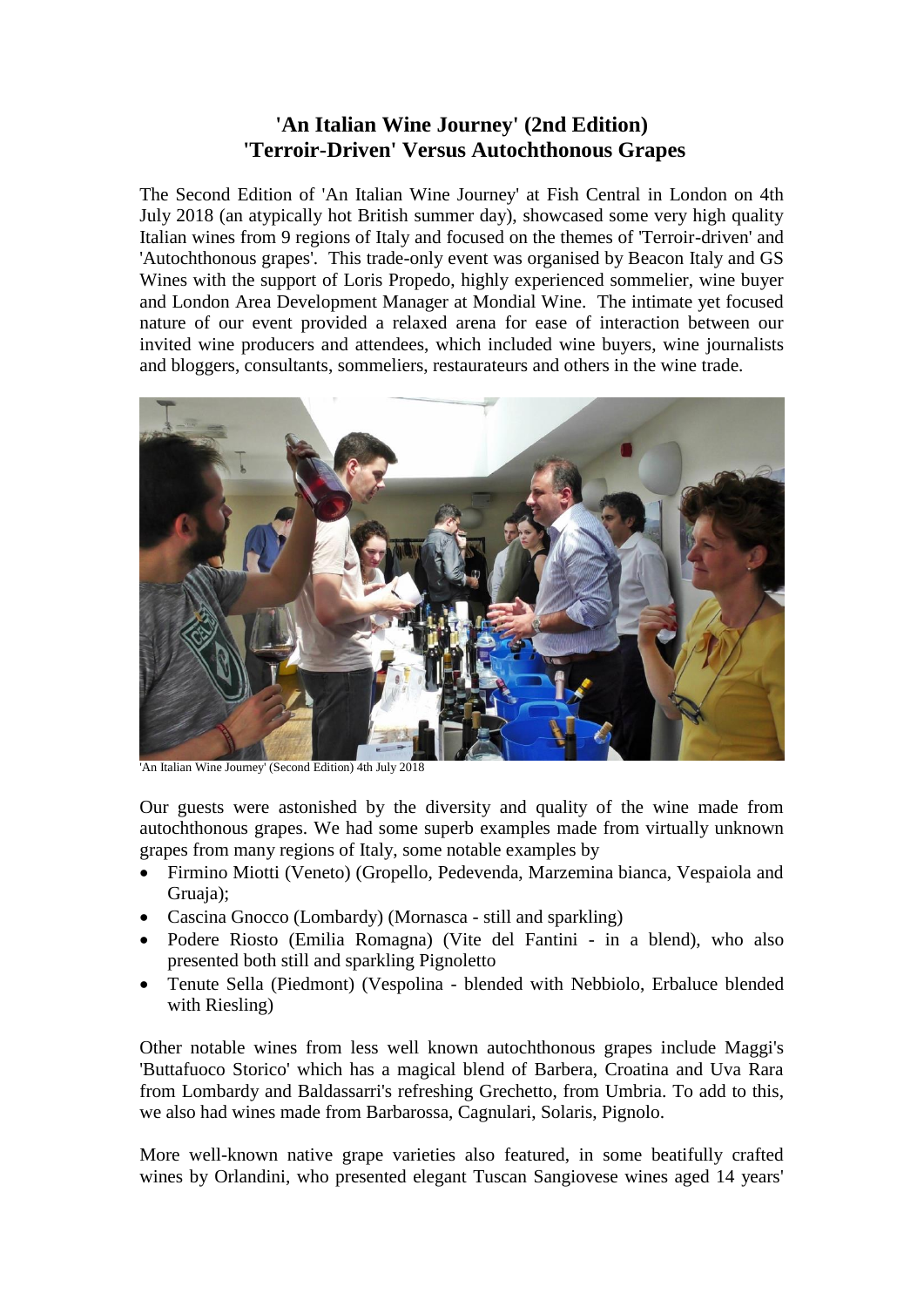and older; La Neula, who showed off some delightful youthful Sardinian Vermentino and Cannonau; Briziarelli's mellow Sagrantino di Monetfalco (Umbria).

The wealth of autochthonous grapes in Italy remains a vast, tantilizing, but precarious resource. For example, Cascina Gnocco found an unusual grape variety growing in a corner of their vineyard. They took it to Milan University who classified it as Mornasca, which was thought to be extinct! The potential of this near extinct grape has been realised - in the form of some wonderful still and sparkling red wines that age beautifully.

In addition to the autochthonous varieties, we had on display a superb range of Franciacorta wines from Vigna Cenci La Boscaiola in Lombardy: made using the same method as Champagne. Vigna Cenci's wines have lots of very soft bubbles, are smooth and silky and fully flavoured, and have a delicious fresh finish. Franciacorta is a good example of the effect of terroir. The morain hills on Franciacorta provide a soil base with some similarities to that of the Champagne region in France. With an unique warmer microclimate, the grapes have a slightly higher sugar content and ripen perfectly, making the possibility of higher alcohol, richer 'Champagne-style' wines (i.e. Franciacorta).



Masterclass 'The Allure of Autochthonous Grapes of Italy' led by Loris Propedo. Mondial Wine

In our masterclasses, we explored the way forward for Italian wine makers in promoting the use of autochthonous grapes versus harnessing the concept of 'terroirdriven' wines. We concluded that it is not easy to succeed in either approach! To make headway with promoting a 'terroir', you need a lot of support from the winemakers, the local consortia, the Italian Trade Agencies to bring the wine area to the public's attention. To promote wines made from a specific unusual grape variety, you probably need a high-profile sponsor, such as a prominent wine importer, group of important hotels/restaurants and perhaps wine shops to persuade the general public to try them. However, commercial difficulties aside, as we have seen with previously unappreciated wines such as Prosecco (based on terroir) and Pecorino (almost extinct grape variety), given the huge resource of autochthonous grapes and unique terroirs, we can look forward to exciting new wines from Italy!